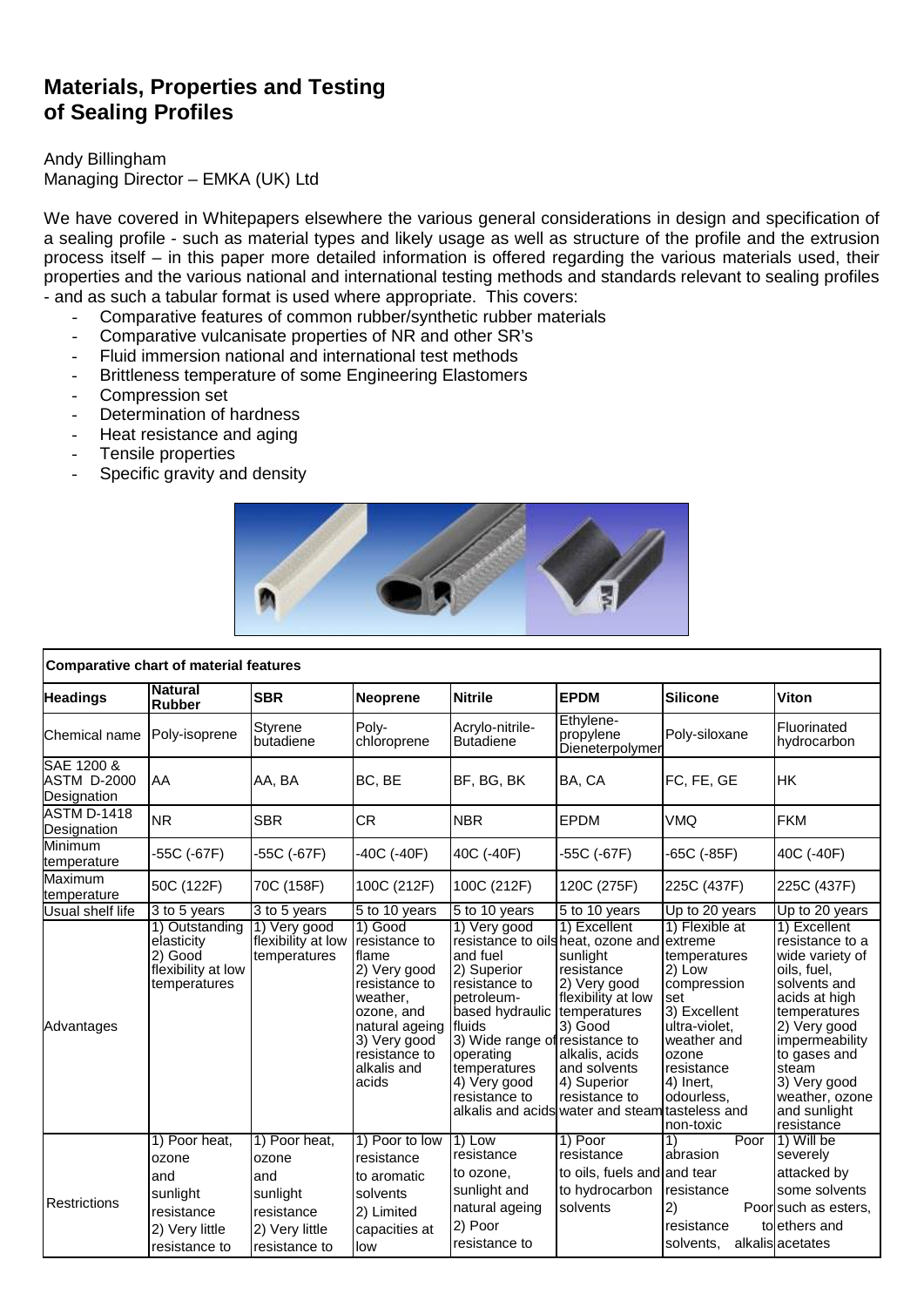|                               | oils, fuel and<br>to<br>hydrocarbon<br>solvents | oils, fuel and<br>to<br>hydrocarbon<br>solvents | temperatures | polar solvents                                                    |                         | and acids      |                |
|-------------------------------|-------------------------------------------------|-------------------------------------------------|--------------|-------------------------------------------------------------------|-------------------------|----------------|----------------|
|                               |                                                 |                                                 |              | Legend: E= Excellent, VG = Very good, G = Good, F= Fair, P = Poor |                         |                |                |
| Tensile strength E            |                                                 | $F - G$                                         | VG           | VG                                                                | $F - G$                 | VG             | VG             |
| <b>Ultimate</b><br>elongation | $VG - E$                                        | G                                               | G            | G                                                                 | G                       | $VG - E$       | $F - G$        |
| Compression<br>set            | G                                               | G                                               | $F - G$      | G                                                                 | G                       | $VG - E$       | $VG - E$       |
| Heat resistance F             |                                                 | $F - G$                                         | $F - G$      | G                                                                 | $VG - E$                | E              | $\blacksquare$ |
| Resistance to<br>flame        | P                                               | P                                               | G            | P                                                                 | IP                      | $F - G$        | $VG - E$       |
| Resilience                    | $\overline{E}$                                  | $F - G$                                         | VG           | $F - G$                                                           | G                       | G              | $\overline{F}$ |
| Abrasion<br>resistance        | E                                               | $VG - E$                                        | $VG - E$     | $VG - E$                                                          | $VG - E$                | $P - F$        | $F - G$        |
| Water<br>resistance           | E                                               | $VG - E$                                        | G            | $VG - E$                                                          | lE.                     | $VG - E$       | G              |
| Acids                         | $F - G$                                         | $F - G$                                         | G            | G                                                                 | G                       | $\overline{F}$ | G              |
| Alcohol                       | G                                               | G                                               | VG           | $F - G$                                                           | $F - G$                 | G              | $F - G$        |
| Animal &<br>vegetable oils    | F                                               | F                                               | G            | VG                                                                | G                       | G              | E              |
| Oils & Fuels                  | P                                               | P                                               | $F - G$      | $G - E$                                                           | $\overline{\mathsf{P}}$ | $P - F$        | $\overline{E}$ |
| Hydrocaarbon<br>solvents      | P                                               | $\mathsf{P}$                                    | G            | E                                                                 | IP                      | $P - F$        | E              |
| Oxygenic<br>solvents          | G                                               | G                                               | $P - F$      | P                                                                 | VG                      | F              | $\overline{P}$ |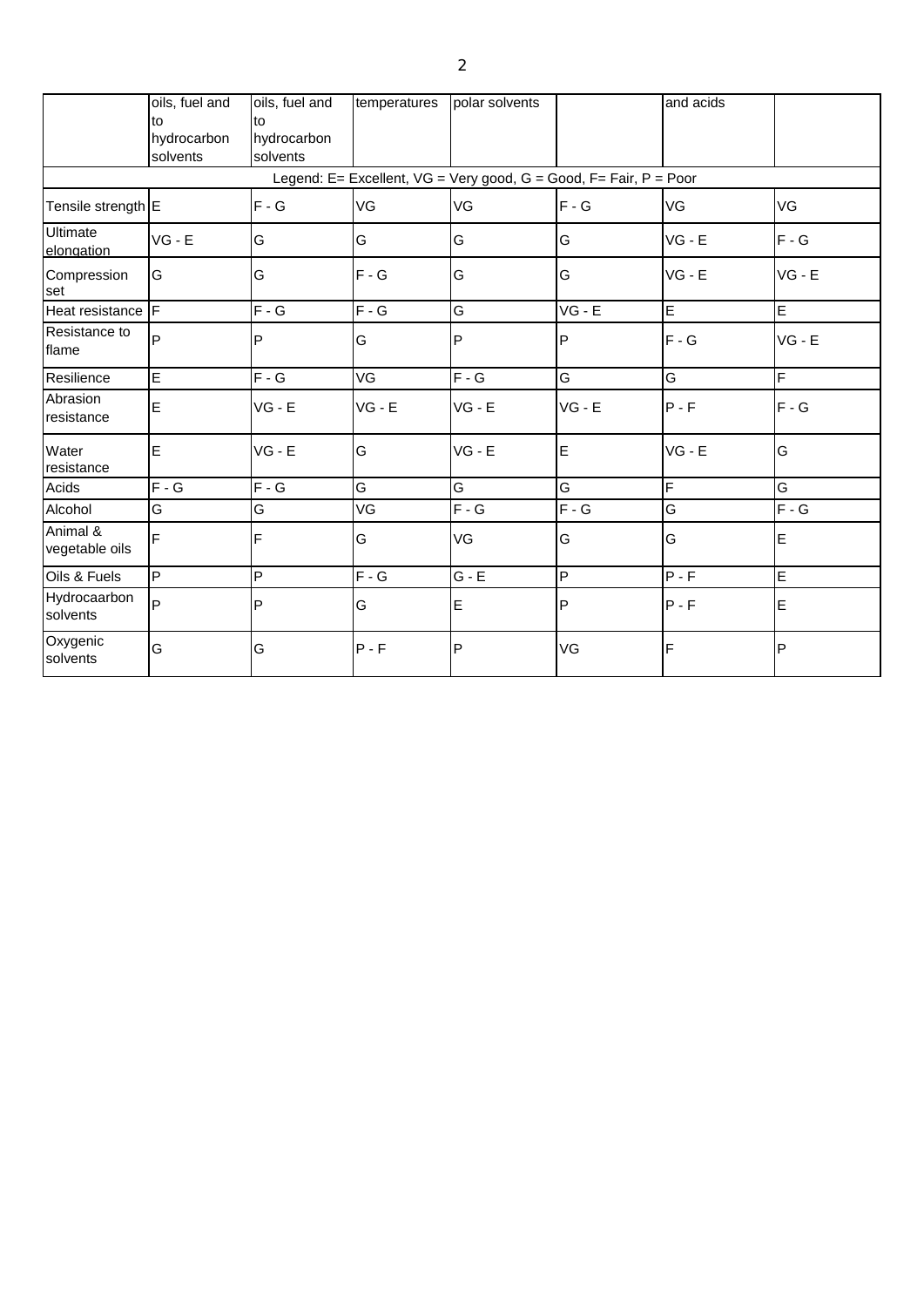| Comparative vulcanisate properties of NR and other SR's  |                |                         |                           |                           |                |                |                         |                |                |                |                         |                |                         |                |                |                           |                |
|----------------------------------------------------------|----------------|-------------------------|---------------------------|---------------------------|----------------|----------------|-------------------------|----------------|----------------|----------------|-------------------------|----------------|-------------------------|----------------|----------------|---------------------------|----------------|
|                                                          | <b>Rubber</b>  |                         |                           |                           |                |                |                         |                |                |                |                         |                |                         |                |                |                           |                |
| <b>Properties</b>                                        | $\frac{z}{x}$  | $\overline{\mathbf{x}}$ | <b>SBR</b>                | 모                         | <b>NBR</b>     | ACM            | ς<br>Κ                  | m<br>So        | <b>CSM</b>     | <b>FKM</b>     | (X)IIR's                | <b>EPDM</b>    | EAM                     | <b>PYMQ</b>    | $\mathbf{z}$   | SBS                       | P              |
| Tensile<br>strength                                      | $\mathbf{1}$   | $\overline{c}$          | 5                         | 6                         | 5              | 6              | 3                       | 4              | 5              | 5              | $\overline{4}$          | 5              | 5                       | 6              | $\,6\,$        | 3                         | $\mathbf{1}$   |
| Tensile<br>strength with<br>reinforcing<br>fillers       | 1              | 2                       | $\overline{\mathbf{c}}$   | 4                         | $\overline{c}$ | 3              | $\overline{c}$          | 3              | 3              | 3              | 3                       | 3              | 3                       | 4              | 4              | 1                         | $\mathbf{1}$   |
| Maximum<br>elongation                                    | $\mathbf{1}$   | $\mathbf{1}$            | $\overline{c}$            | $\mathfrak{Z}$            | $\overline{2}$ | $\overline{4}$ | $\overline{2}$          | $\mathfrak{S}$ | 3              | $\mathfrak{S}$ | $\overline{2}$          | 3              | 3                       | $\overline{4}$ | $\overline{4}$ | $\mathbf{1}$              | $\overline{2}$ |
| Abrasion<br>resistance<br>with<br>reinforcing<br>fillers | $\overline{4}$ | $\overline{4}$          | 3                         | $\mathbf{1}$              | $\overline{2}$ | 4              | 3                       | 3              | 3              | $\overline{4}$ | 4                       | 3              | $\overline{2}$          | 5              | $\sqrt{5}$     | 5                         | $\mathbf{1}$   |
| Tear<br>resistance                                       | $\overline{c}$ | $\overline{c}$          | 3                         | 5                         | 3              | 3              | $\overline{2}$          | 3              | 3              | $\overline{4}$ | 3                       | 3              | 3                       | 5              | $\overline{4}$ | 3                         | 1              |
| Rebound                                                  | $\overline{2}$ | $\overline{2}$          | 3                         | $\mathbf{1}$              | $\overline{3}$ | 4              | $\overline{3}$          | 3              | 4              | 5              | 6                       | 3              | 3                       | $\overline{3}$ | 5              | $\overline{4}$            | $\overline{3}$ |
| Low<br>temperature<br>flexibility                        | $\overline{2}$ | $\overline{c}$          | 3                         | $\boldsymbol{2}$          | 3              | 5              | 3                       | 3              | 5              | 5              | $\overline{c}$          | 2              | 4                       | $\mathbf 1$    | 4              | $\overline{c}$            | $\overline{4}$ |
| Heat<br>resistance                                       | 5              | 5                       | $\overline{4}$            | 4                         | 3              | 2              | 3                       | 2              | 3              | $\mathbf{1}$   | 3                       | 2              | $\overline{2}$          | $\mathbf{1}$   | $\sqrt{5}$     | 6                         | $\overline{5}$ |
| Oxidative<br>resistance                                  | 4              | $\overline{4}$          | 3                         | $\overline{c}$            | 3              | $\overline{c}$ | $\overline{2}$          | $\mathbf{1}$   | $\overline{c}$ | $\mathbf{1}$   | $\overline{2}$          | 1              | $\mathbf{1}$            | $\mathbf{1}$   | $\mathbf{1}$   | 5                         | 1              |
| UV resistance                                            | 4              | $\overline{4}$          | 3                         | $\overline{3}$            | $\overline{3}$ | $\overline{c}$ | $\overline{2}$          | 1              | $\overline{2}$ | $\mathbf{1}$   | $\overline{2}$          | 1              | $\mathbf{1}$            | $\mathbf{1}$   | $\mathbf{1}$   | 5                         | $\mathbf 1$    |
| Weather and<br>ozone<br>resistance                       | $\overline{4}$ | $\overline{4}$          | 4                         | 3                         | 3              | $\overline{c}$ | $\overline{2}$          | 1              | 2              | 1              | $\overline{2}$          | 1              | 1                       | $\mathbf 1$    | 1              | 5                         | 1              |
| Oil resistance                                           | 6              | 6                       | 5                         | 6                         | $\mathbf{1}$   | $\mathbf{1}$   | $\overline{2}$          | $\mathbf{1}$   | $\overline{2}$ | $\mathbf{1}$   | $\overline{6}$          | 4              | $\overline{\mathbf{4}}$ | $\mathbf{1}$   | 1              | 6                         | $\mathbf{1}$   |
| Motor fuel<br>resistance                                 | 6              | $\,6$                   | 6                         | 6                         | $\overline{c}$ | 3              | 3                       | 1              | 2              | $\mathbf{1}$   | 6                       | 5              | 5                       | 6              | $\mathbf{1}$   | 6                         | $\mathbf{1}$   |
| Acid<br>resistance                                       | 3              | $\mathbf{3}$            | 3                         | $\mathbf{3}$              | 4              | 5              | $\overline{2}$          | $\overline{c}$ | 2              | $\mathbf{1}$   | $\overline{2}$          | 1              | 3                       | 5              | $\,6\,$        | $\overline{c}$            | $\,6$          |
| Alkali<br>resistance                                     | 3              | 3                       | 3                         | 3                         | 4              | 5              | 2                       | $\overline{2}$ | $\overline{2}$ | $\overline{4}$ | $\overline{2}$          | $\mathbf{1}$   | 3                       | 5              | 6              | $\overline{2}$            | $\,6$          |
| Flame<br>resistance                                      | 6              | 6                       | 6                         | 6                         | 6              | 6              | $\overline{\mathbf{c}}$ | $\overline{c}$ | 3              | 3              | 6                       | 6              | 6                       | 6              | 6              | 6                         | 6              |
| Electrical<br>resistivity                                | $\mathbf{1}$   | $\mathbf{1}$            | $\overline{2}$            | $\overline{2}$            | 5              | 5              | $\overline{4}$          | $\overline{4}$ | $\overline{4}$ | $\overline{4}$ | $\overline{2}$          | $\overline{2}$ | 3                       | $\mathbf{1}$   | 4              | $\overline{2}$            | $\overline{4}$ |
| Gas<br>permeation                                        | 5              | 5                       | 4                         | 4                         | $\overline{c}$ | 3              | 3                       | $\mathbf{1}$   | 3              | 3              | $\mathbf 1$             | 4              | $\overline{2}$          | 6              | 1              | $\overline{4}$            | $\mathbf{1}$   |
| Compression<br>$set - 40C$                               | $\mathbf{3}$   | 3                       | $\mathbf{3}$              | $\mathbf{3}$              | 3              | 5              | 5                       | 5              | 6              | 6              | 5                       | 4              | 6                       | 3              | $\sqrt{5}$     | $\overline{4}$            | $\overline{5}$ |
| $+20C$                                                   | $\overline{c}$ | $\overline{a}$          | $\ensuremath{\mathsf{3}}$ | $\ensuremath{\mathsf{3}}$ | $\overline{c}$ | $\sqrt{3}$     | $\mathfrak{S}$          | $\overline{a}$ | 5              | $\overline{4}$ | $\overline{\mathbf{4}}$ | $\mathbf{3}$   | 5                       | $\overline{c}$ | $\overline{4}$ | $\ensuremath{\mathsf{3}}$ | $\overline{3}$ |
| $+100C$                                                  | 6              | 6                       | $\overline{5}$            | $\overline{5}$            | $\overline{3}$ | $\overline{5}$ | $\overline{4}$          | $\overline{2}$ | $6\overline{}$ | $\overline{3}$ | $\overline{2}$          | $\overline{2}$ | $\overline{1}$          | $\mathbf{1}$   | $\overline{4}$ | 6                         | 5              |

**Legend: 1=excellent, 6+insufficient**

## **Fluid immersion**

NATIONAL AND INTERNATIONAL TEST METHODS

BS 903: Part A16:1987 & ISO 1817 'Method for the determination of the effect of liquids'

ASTM D471 'Rubber property - effect of liquids'

The action of a liquid on a rubber will generally result in [a] absorption of the liquid by the rubber [b] extraction of soluble ingredients from the rubber [c] a chemical reaction with the rubber.

The rate at which absorption takes place will depend upon the thickness of the rubber and the temperature of the liquid. The resistance of the rubbers to liquids depends on [a] the compatibility of the liquid with the rubber [b] the state of cure [c] the amount of contact i.e.> immersion or splash contact only.

The effect of a liquid can be measured by the change in properties such as tensile strength, hardness, volume and weight.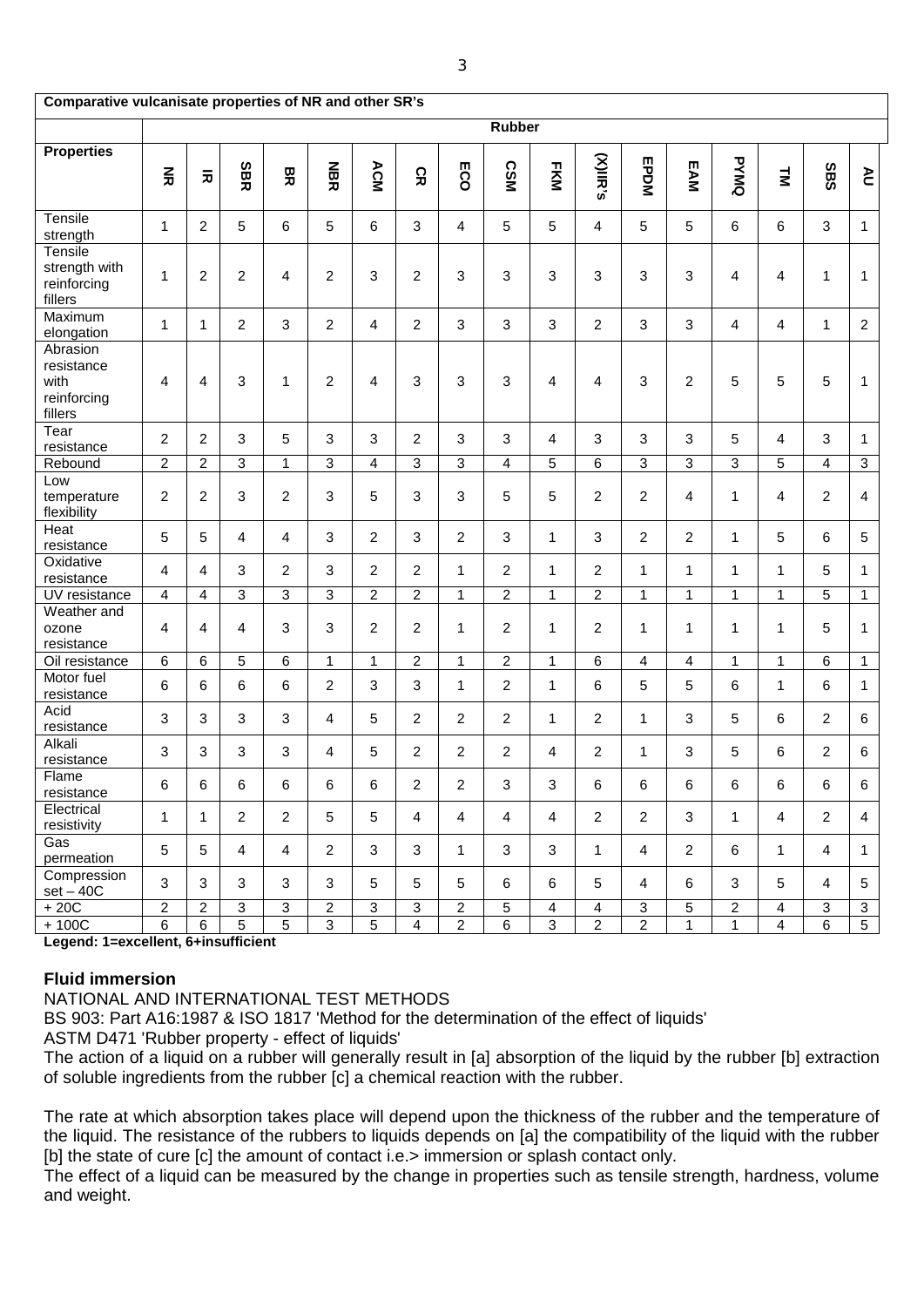## **Brittleness**

Brittleness temperature of some Engineering Elastomers (Classification after ISO / TR 8461) [3,851a]

| Low temperature<br><b>Flexibility</b> | <b>Rubber</b>                                           |
|---------------------------------------|---------------------------------------------------------|
| $-75C$                                |                                                         |
| $-55C$                                | NR, IR, BR, CR, SBR, (X)IIR, EP(D)M, CM, CSM, FVMQ, PNF |
| $-40C$                                | ECO, NBR, EP(D)M, CSM, FKM, AU, EU                      |
| $-25C$                                | ACM, NBR, OT, FKM                                       |
| $-10C$                                | ACM, CO, FKM, TM, NBR                                   |

## NATIONAL AND INTERNATIONAL TEST METHODS

BS 903: Part A6:1992 & ISO 815:1991 'Method for the determination of compression set at ambient, elevated or low temperature'

#### ASTM D395 'Rubber property - Compression set'

This test measures the residual deformation of a rubber test piece after a compression period at a given test temperature. Typical test times would be 24, 72 &168 hours at temperatures of 23, 70, 100, 150C etc. The compression is normally 25% of the initial thickness. At the end of the test time the samples are released and allowed to recover for 30 minutes at room temperature before the final thickness is measured

| The result is calculated as $%$ compression set = | Deformation [set] x 100 |
|---------------------------------------------------|-------------------------|
|                                                   | Compression             |

Compression set and, in a similar manner, stress relaxation, can be influenced to a considerable extent by the crosslinking structure and the compunding (choice of cross linking systems, fillers etc.) as well as the vulcanisation time.

#### **Hardness**

NATIONAL AND INTERNATIONAL TEST METHODS BS 903: Part 26:1995 & ISO 48:1994 'Method for the determination of hardness' ASTM D1415 'Rubber property - International hardness' ASTM D2240 'Rubber property - Durometer hardness'

The hardness of vulcanised rubber is normally measured in International Rubber Hardness Units [IRHD], however, sometimes American Durometer [Shore A] are used. The IRHD method of test is based on measuring the depth of indentation by a rigid ball under a dead load. The indentation depth is then converted into International Rubber Hardness Degrees on a scale of 0 [infinitely soft] to 100 [infinitely hard]. Results of any indentation test depend on the thickness of the test piece unless this is considerably greater than 8mm. Micro hardness testers are available which are useful for checking hardness of finished products to 2mm. 'Pocket hardness' gauges are used for taking measurements on line or on very large products but their accuracy is poor due to hand pressure application, Only the dead load type instruments or stand mounted Shore meters should be used for official reference.

## **Heat Resistance and Aging**

NATIONAL AND INTERNATIONAL TEST METHODS

BS 903: Part A19:1986 & ISO 188 'Heat resistance and accelerated ageing tests'

ASTM D573 'Rubber - Deterioration in an air oven'

Heat will increase the risk of oxygen attack. When accelerated ageing tests are conducted the concentration of oxygen must be maintained by good air circulation through the oven.

Rubbers are normally assessed for ageing performance at temperatures above their normal service temperature for a short period. This will give a measure of their longer performance.

Change in physical properties are usually measured and reported as a percentage of their original values.